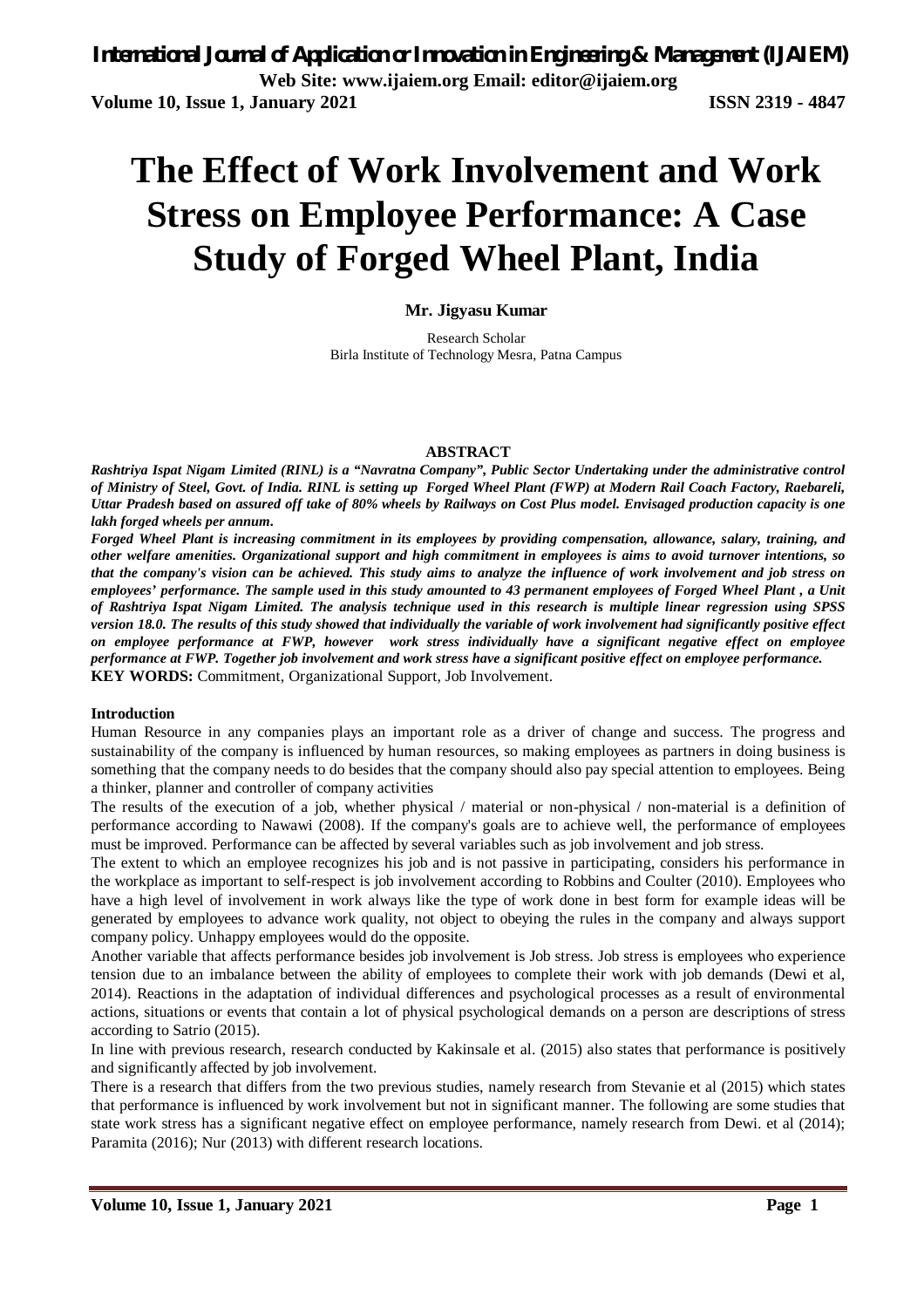# *International Journal of Application or Innovation in Engineering & Management (IJAIEM)* **Web Site: www.ijaiem.org Email: editor@ijaiem.org**

## **Volume 10, Issue 1, January 2021 ISSN 2319 - 4847**

Research conducted by Chai-feng (2010) has different results. The research results show that job stress has a positive and significant effect on employee performance.

Variables that affect performance at FWP, one of which is work involvement, according to interviews after the survey found common phenomena in terms of involvement in work, such as between departments and between sections, there is a good relationship, a harmonious atmosphere is created because the parts are mutually supportive and harmonious. . Among employees in this company there is good communication to avoid misunderstandings. Additional activities carried out by this company to increase the work involvement of its employees are by holding COC (Coaching Organizing Counseling), which is a meeting held monthly to discuss company targets or conduct evaluations. By holding this meeting, employees can work together in formulating strategies to achieve company goals. A work system in accordance with the SOP (Standard Operational Procedure) has been implemented in this company, the most important points in the SOP that are implemented in this company are safety and cooperation. Not only between employees, between superiors or company leaders and employees can also be categorized as good relationships, it is proved by frequent communication from superiors and subordinates, and the role of superiors in helping their subordinates.

Other variables that affect performance at FWP is job stress. Based on an interview with the managers of the company, they said that work in a stressful state, experienced the highest stress on his job, the employees of this division were a special division in charge of maintaining and performing installations. Too high risk was a major factor in the high work stress in this division. The effort made by the company in overcoming work stress is by conducting a medical examination which is carried out.

Once a year, providing lunch or dinner, and doing refreshing activities, whether on holiday together or certain events. All of this is done so that employees are fit and healthy so as to reduce high work stress. Employees also experience work stress due to external factors for example, unfavorable home situation.

#### **Literature Review and Hypothesis Development**

Job Involvement is a measure to which individuals psychologically side with their work and consider the level of performance achieved as self-reward (Kakinsale et al. 2015). When an employee can recognize a job and then his participation can be categorized as active and when the employee thinks that his performance at work is important. According to Kartikaningsih (2007), work is as follows: customers, colleagues, work time, leaders / superiors.

Work Stress Emotion, thought processes and a person's condition which are affected by a state of calm is the definition of stress. A person's ability to face the environment will be threatened if the stress is too great (Handoko, 2011). According to Mangkunegara (2013), employees who feel pressure while working are the definition of work stress. It will look like disturbances such as employee emotions that are far from stable, feeling uneasy, happy to be alone, excessive cigarette consumption, difficult to relax, easily anxious, too tense, look nervous, increased blood pressure and digestive disorders. The imbalance of job demands given by employees that are not in accordance with their abilities causes tension to be experienced by employees is the definition of work stress from Dewi et al.

Indicators of work stress according to Leung et al (2007) are: personal behavior, social support, role conflict, bad environment, work load, home and work situations. According to Satrio ,Paramita et al (2016), indicators of work stress are physical symptoms, behavioral symptoms, psychological disorders, task demands, organizational structure.

Employee Performance Services provided by someone who performs someone's service work in doing work or results from a quantity or quality is the definition of performance according to Lutans (2005).

Performance is an employee based on the process, results and attitudes of employees in one period is the definition described according to Hasibuan (2012) and Wibowo (2012). Mengkunegara (2010) explains that performance is translated from the word Job Performance or Actual Performance, namely the achievement of someone's job that has been achieved.

#### *With the above opinions, it can be concluded that performance is an output from an employee in terms of quality and quantity when given the responsibility, based on job requirements.*

The indicators used in this study are indicators according to Lubis (2008) as follows: quantity of work, quality of work, cooperation, understanding of tasks, initiative, discipline, reliability. According to Stevanie et al (2015) performance indicators are the level of error and accuracy. , employee efficiency, cost control, prudence in work, ability to complete tasks, skills possessed, timeliness in completing work, working systematically, employee knowledge, employee creativity, compliance.

#### **Hypothesis**

- H1: Job involvement has an effect on employee performance at FWP
- H2: Work stress affects the performance of employees at FWP
- H3: Job involvement and work stress have an effect on employee performance at FWP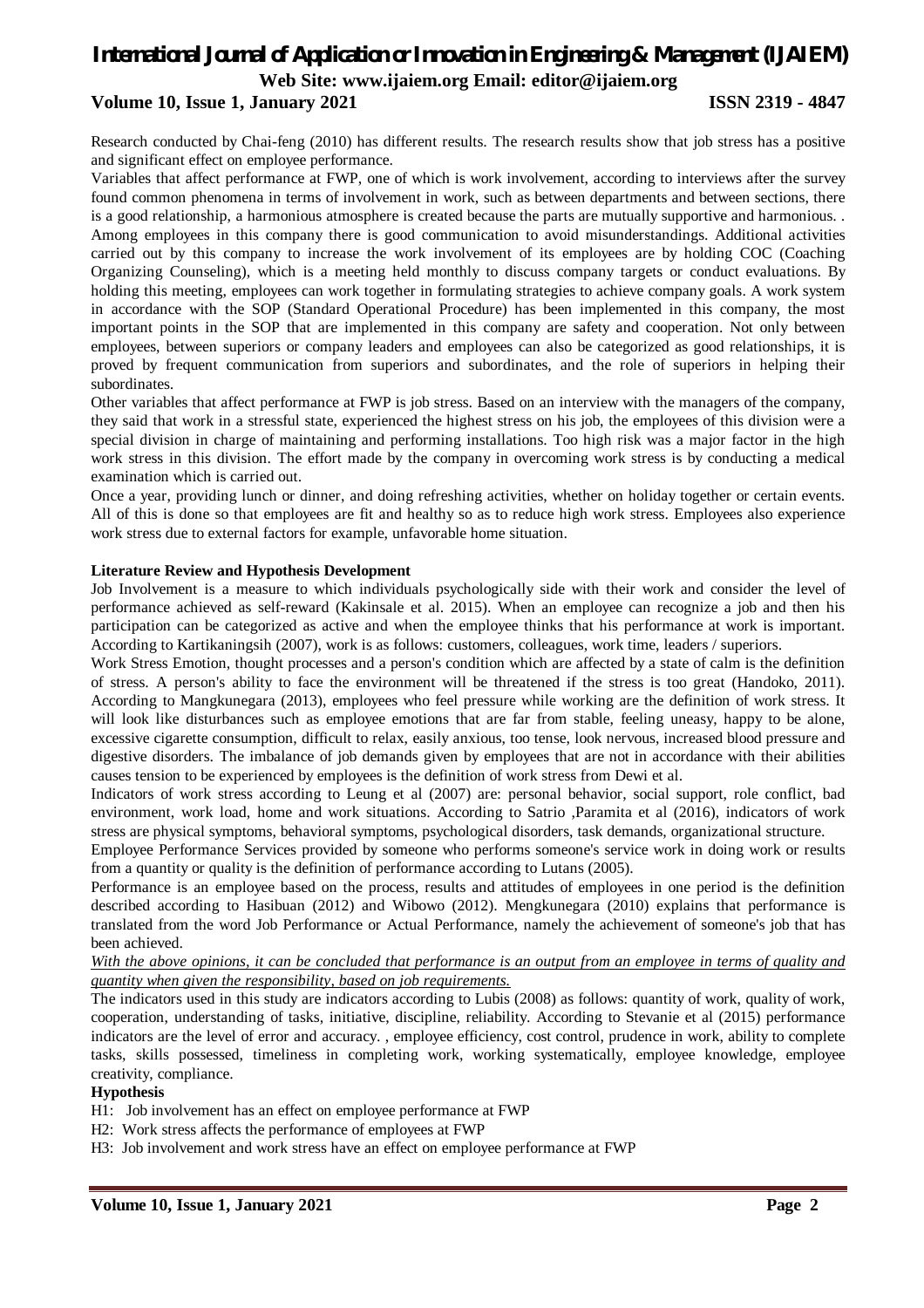# *International Journal of Application or Innovation in Engineering & Management (IJAIEM)*

**Web Site: www.ijaiem.org Email: editor@ijaiem.org**

### **Volume 10, Issue 1, January 2021 ISSN 2319 - 4847**

#### **Research Methodology**

This research is based on a quantitative approach. The type of research used is a conclusive research design. The data sources that are used in this study are primary data and secondary data. Utilize data collection techniques in the form of interviews, observations and questionnaires. A total of 43 people from the employees in the company serve as the population in this study. A population that has characteristics is the understanding of the sample according to Sugiyono (2010). Researchers took samples in this study which contained male or female employees who had worked in this company for more than 2 year. The sampling technique used by researchers in this study is probability sampling which is stratified random sampling, this technique is used in populations that have an arrangement or are stratified. The independent variable of this research is Job Involvement (X1) and Job Stress (X2), while the dependent variable is

Employee Performance (Y). The measurement benchmark used is the Likert scale. This research applies multiple linear regression analysis using SPSS version 18.0 software.

#### **Results And Discussion**

Characteristics of Respondents: The results of the characteristics of respondents in this company based on age were 2 people aged <30 years (8%), 31-40 years 5 people (14%), 41-50 years 14 people (30%) and most recently 22 people. employees who are over 50 years old or 48%. Based on education, 10 employees have the highest education Post Graduation or equivalent which is 40% of the total respondents, secondly there are 13 employees who have the highest education of graduation which is 34% of the number of respondents, and in the sample taken for this company there is no employees who have Doctorate.

Model Analysis and Model Feasibility in the normality test, the residual data can be said to be normal because the Kolmogorov-Smirnov test produces a significance value of 0.991 more than 0.05. This means that the data has been distributed normally.

In the multicollinearity test, the data is independent of multicollinearity because the tolerance value of the two independent variables is 0.991 which is higher than 0.1 and the VIF value of the independent variable is 1.009 less than 10. This means that this research does not have a large relationship between independent variables, so that the regression model is accepted.

In the heteroscedasticity test, the data is free from heteroscedasticity problems because the weight of the significance of the work involvement variable is 0.193 and the work stress variable has a value of 0.859, all independent variable values are higher than 0.05. This means that this research has a corresponding residual variance in one observation period compared to other observation periods.

| Model             |  | <b>Unstandardized Coefficients</b>          |                  |                 |      |
|-------------------|--|---------------------------------------------|------------------|-----------------|------|
|                   |  |                                             | <b>Std Error</b> | Si <sub>2</sub> |      |
| 1. (Constant)     |  | 58.568                                      | 6.405            | 9.189           | .000 |
| Work Engagement   |  | 1.361                                       | .463             | 3.123           | .003 |
| <b>Job Stress</b> |  | $-.336$                                     | .095             | $-3.517$        | .001 |
|                   |  | a. Dependent Variable: Employee Performance |                  |                 |      |

#### Multiple Linear Regression Coefficient Results

*Table.1;* Source: Result SPSS 18

Based on Table 1, the job involvement variable (X1) has a positive impact on employee performance of 1.361. This means that the better work involvement so that it will have a good effect on employee performance. It can be concluded that employee performance is negatively affected by job involvement because the table shows that the value of the regression coefficient is -0336.

Out of many variables that affect employee performance at FWP, the variables of job involvement and work stress are able to provide an explanation for employee performance in this company as much as 27%. This can be seen from the Adjusted R Square which shows 0.271.

From the "t test" it can be concluded that employee performance is positively influenced by work involvement because in table 1 it has been shown that the value of the regression coefficient is 1.361. Another conclusion that can be drawn is that employee performance is significantly affected by work involvement. The work involvement variable is said to have a significant influence because the significance value is 0.003 which is less than 0.05. Another conclusion can be drawn is that employee performance is negatively affected by work stress because it has been shown that the value of the regression coefficient is -0336. Another conclusion that can be drawn is the performance of employees is significantly affected. by job stress. Job stress is said to have a significant effect because the significance value is 0.001 which is less than 0.05.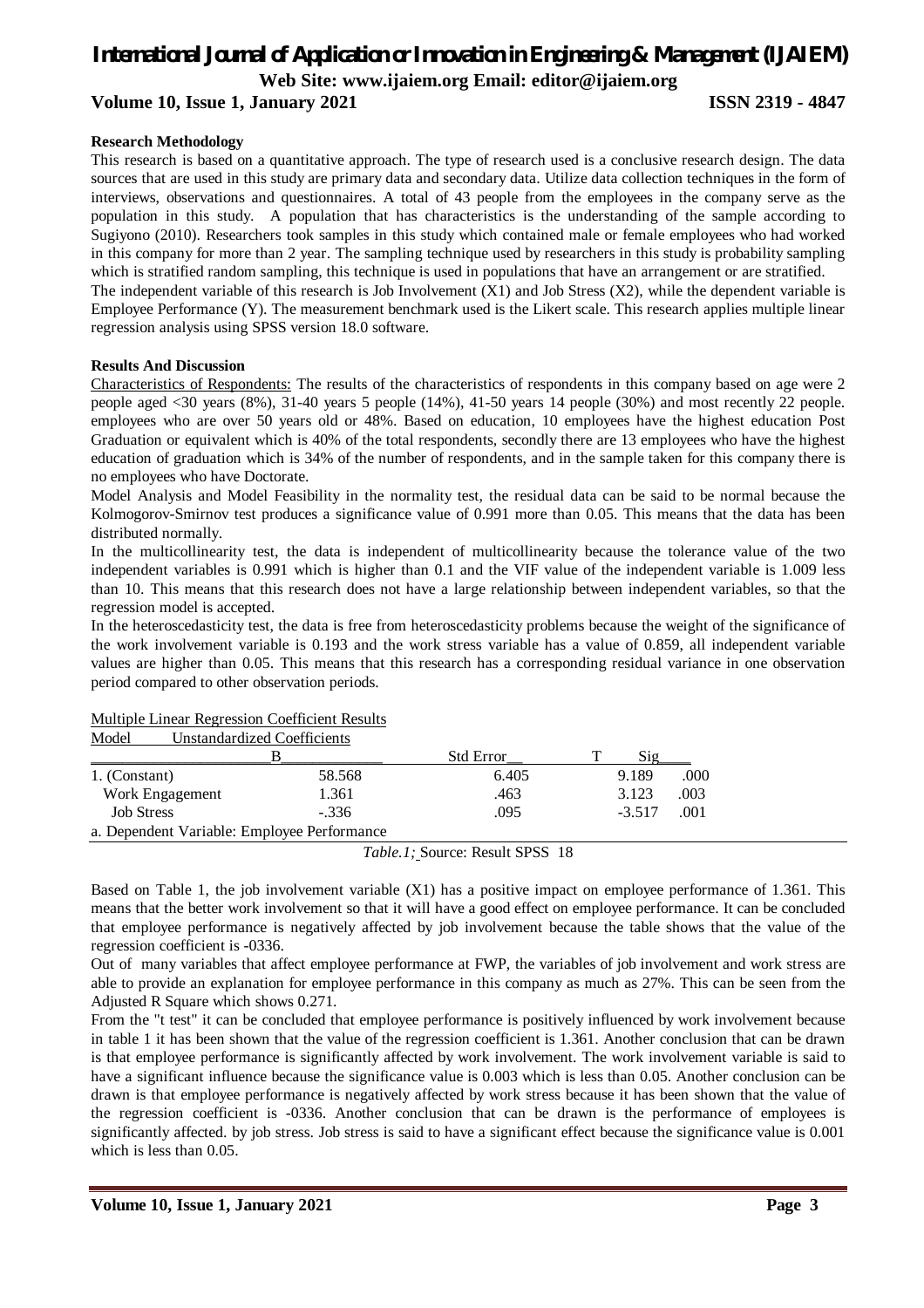# *International Journal of Application or Innovation in Engineering & Management (IJAIEM)*

**Web Site: www.ijaiem.org Email: editor@ijaiem.org**

## **Volume 10, Issue 1, January 2021 ISSN 2319 - 4847**

Effect of Job Involvement on Employee Performance Information obtained from this study states that the variable job involvement has a positive and significant influence on employee performance variables, so if work involvement in this company is getting better, the employee's performance will also be better. This is supported by research from Stevanie et al (2015) which states that an individual focuses attention and emotions in the role of their performance form, which means that an individual will be serious in doing his job so that it has a positive impact.

Job involvement is very high in this company, and why this item is the most significant is because this company has a very good culture of cooperation, a phenomenon found by researchers who prove that this company has a good culture of cooperation is that when new employees enter, the old employees welcomes new employees with open heart and provide advice on the basics of work at the company so as to make their work easier, and also because the employees of this company realize that cooperation has an important role in improving company performance, the company also plays a role in making this indicator significant because the company hold COC (Coaching Organizing Counseling) meetings, which are monthly meetings where employees can help each other with the problems of each division, besides employees in the company these have the ability, skills, knowledge and constructive attitude of very high quality so that teamwork becomes more effective and makes cooperation in this company significant.

These results are also supported by research by Kakinsale et al (2015) with their research which states that work involvement has a positive and significant effect on employee performance, along with research from Logahan and Asaria (2014) which also states that job involvement has a positive effect on performance. employees.

#### **Effect of Job Stress on Employee Performance**

The information generated through this study is that the performance of employees at FWP is negatively and significantly influenced by work stress, this makes the performance of employees decrease if the work stress increases. This is supported by the theory of work stress from Handoko (2011) which states that emotions, thought processes and a person's condition are influenced by the calm condition of employees and one's ability to face the environment will be threatened if the stress is too great, so that it will make performance decrease.

The statement item that has the highest score is "my job is high risk", through the interview the researcher gets the answer why this statement has a very high value, is because some shop floor workers feel that their job is capable of causing the worker seriously injured, disabled or even death

Researchers are given research boundaries regarding work safety or things that are confidential from the company, such as a list of work accidents that have occurred. Contrary to the risks experienced by shop floor employees, employees in the office have a more non-physical risk, the statement item "my job is high risk" is the most significant because this item is the closest to the employees in this company compared to other items besides this indicator item must be experienced by most employees, because this is part of the main part of their job that they have to go through every day. Judging by the impact, this item received by employees is heavier than other items which can give a lot of losses to both the company and the employees themselves.

#### **Conclusion**

Job involvement has a positive and significant effect on employee performance. Work stress has a negative and significant effect on employee performance. In addition, this study has limitations, namely the adjusted R square value of this study is 27%. The researcher who would like to take this study further is expected to add variables such as work discipline etc.

#### **References**

- [1]. Kartikaningsih. (2007). Analysis of the Influence of Organizational Culture and Work Involvement on Organizational Commitment in Improving Employee Performance (Study at PT. Bank Tabungan Negara (Persero) Semarang Branch). Thesis. Diponegoro University. Semarang. http://eprints.undip.ac.id/18041/
- [2]. Leung, Mei-yung and Janet, Sham and Yee, shanChan. (2007). Adjusting Stressors Job-Demand Stress in Preventing Rustout/Burnout in Estimators
- [3]. Lubis, K. A. (2008). The Influence of Training and Work Motivation on Employee Performance of PT Perkebunan Nusantara IV (PERSERO) Medan.Tesis.Universitas Sumatra
- [4]. Nawawi, H. Hadari (2008). Human Resource Management For Competitive Business. Seventh Print. Jogjakarta: Gadjah Mada University Press
- [5]. Robbins, S. P., & Coulter, M. (2010). Management. Tenth edition, volume 2 Jakarta: Erlangga.